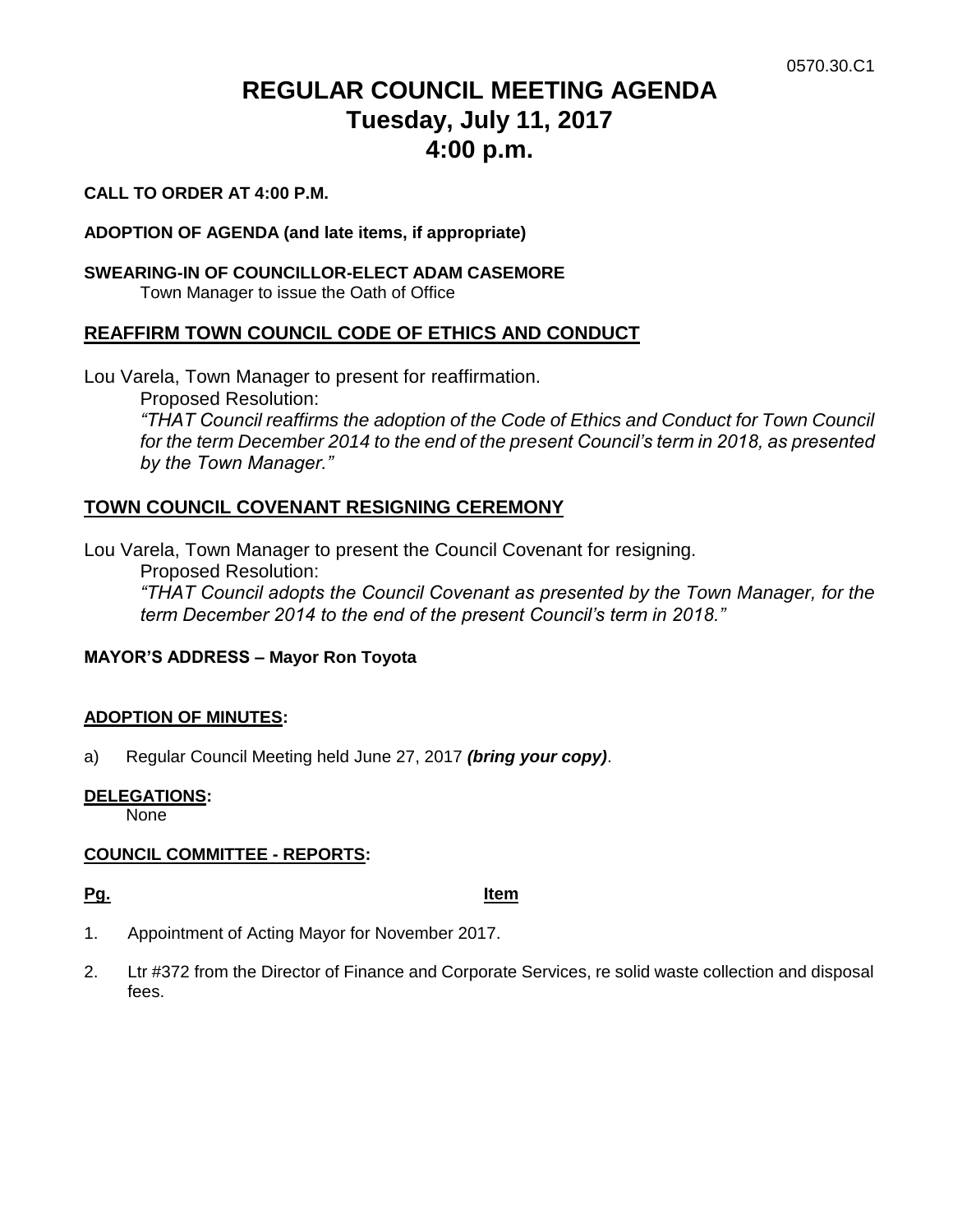- 2. Development Variance Permit DVP #01/17 Hearing.
	- a) The Town of Creston has received an application for a Development Variance Permit from Eugene Joshua Anderson and Crystal Tena Pauline Anderson (the owners) to vary Zoning Bylaw No. 1123, Zone R-1, Single Family Residential, Section 2.8.i) Minimum Setbacks, *"Principal Buildings front & rear lot line setback of 6.1 metres"* to *"Principal Buildings front & rear lot line setback of 4.9 metres"*, subject to all legal requirements, to allow for the construction of a 3.7 metre addition to the north side (rear) of the existing house, and the construction of a basement under the existing house and the 3.7 metre addition, on the property legally described as:

a) Lot 21, District Lot 525, Kootenay District, Plan 693C, PID: 016-139-780; and,

b) Lot 22, District Lot 525, Kootenay District, Plan 693C, PID: 016-139-798

and located at 920 Cook Street.

- b) 29 Notices were mailed on Thursday, June 29, 2017.
- c) No written or verbal submissions were received by staff at Town Hall.
- d) Are there any comments from the public?
- e) Council has the option to either deny the application or consider the following draft resolution:

THAT Council authorizes issuance of Development Variance Permit DVP #01/17 to Eugene Joshua Anderson and Crystal Tena Pauline Anderson (the owners) to vary Zoning Bylaw No. 1123, Zone R-1, Single Family Residential, Section 2.8.i) Minimum Setbacks, *"Principal Buildings front & rear lot line setback of 6.1 metres"* to *"Principal Buildings front & rear lot line setback of 4.9 metres"*, subject to all legal requirements, to allow for the construction of a 3.7 metre addition to the north side (rear) of the existing house, and the construction of a basement under the existing house and the 3.7 metre addition, on the property legally described as:

a) Lot 21, District Lot 525, Kootenay District, Plan 693C, PID: 016-139-780; and,

b) Lot 22, District Lot 525, Kootenay District, Plan 693C, PID: 016-139-798

and located at 920 Cook Street; AND FURTHER, THAT Administration is directed to process the said Permit.

f) Do we have a mover and a seconder?

Moved by\_\_\_\_\_\_\_\_\_\_\_\_\_\_\_\_\_\_\_\_\_\_\_\_\_\_, Seconded by \_\_\_\_\_\_\_\_\_\_\_\_\_\_\_\_\_\_\_\_\_\_\_\_\_\_\_\_\_\_\_\_

#### **BYLAWS:**

None

#### **NEW BUSINESS:**

#### **REPORTS OF REPRESENTATIVES:**

- Council Member Verbal Reports
- 3. Receive Verbal Reports of Council members.

#### **GIVING OF NOTICES:**

COTW – July 18, August 15, September 12, 2017 COUNCIL  $-2^{nd}$  & 4<sup>th</sup> Tuesdays of each month; August 8, September 5, 19, 2017 UBCM – Sept. 25 – 29, 2017